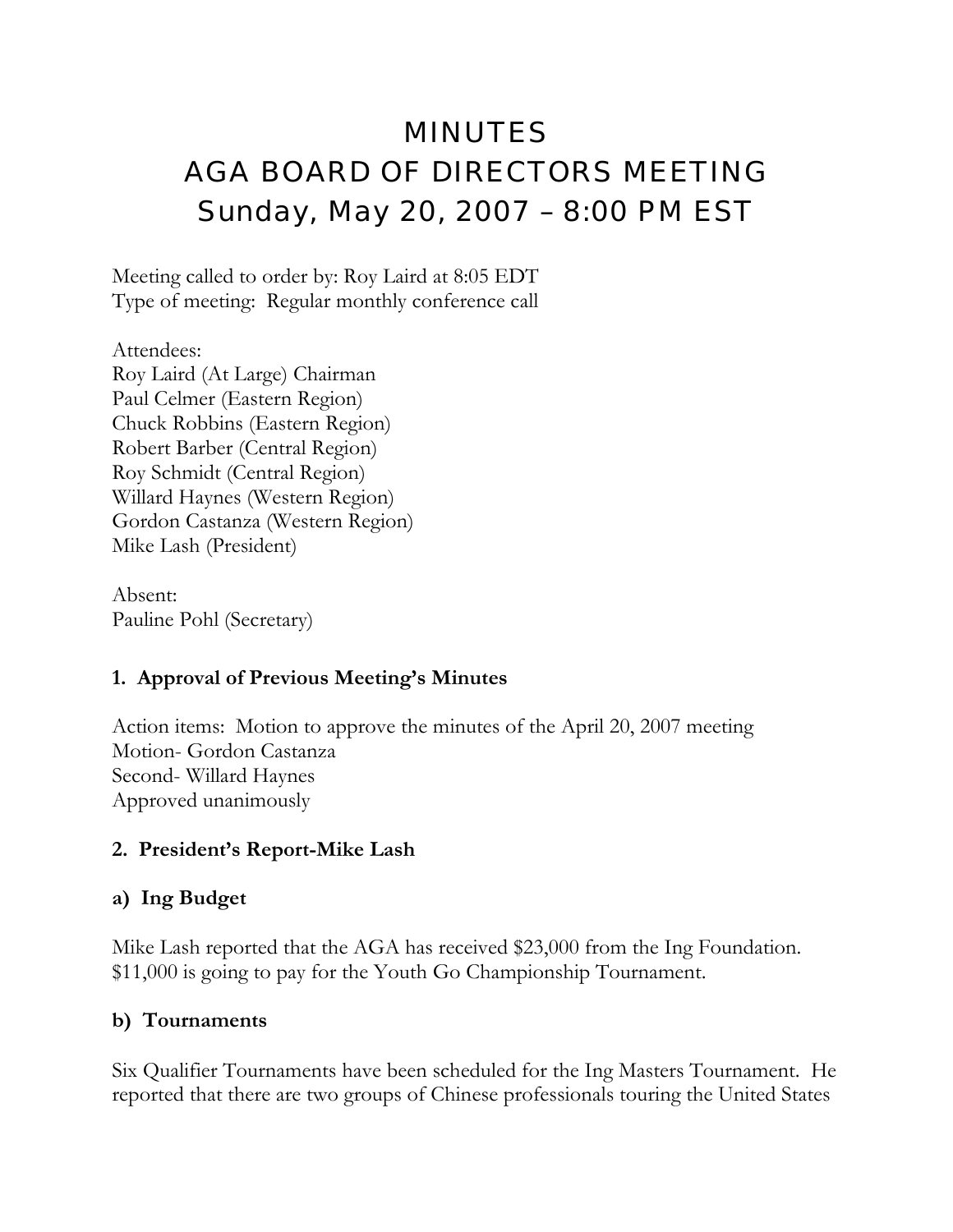this summer. One group is sponsored by the AGA and the other is not connected to the AGA. Jean-Claude Chetrit is hiring the non-AGA group to teach at his go workshop over July 4<sup>th</sup> weekend.

## **c) Personnel**

Lash reported that the transition of the Treasurer position from Ulo Tamm to Adam Bridges is on schedule to occur June 1. All of the paperwork has been transferred. He wants to recognize Ulo Tamm's service in some way.

## **d) Safety and Security Policy**

Mike Lash reported that he has a draft Safety and Security Policy and had it approved by an attorney. He is putting it before the Board, but does not necessarily think it is necessary. Lash said that even without such a policy, any event organizer should be allowed to bar any person from an event. He mentioned the sign in many restaurants saying, "We reserve the right to refuse admission." Roy Laird said that we shouldn't make a policy for one individual circumstance. Lash said that the lawyer said we have an "affirmative obligation" to keep the event safe. There was much discussion about what that might mean in terms of what the AGA must do. Roy Schmidt suggested that the first sentence of the proposed policy may be sufficient. He read it:

"For the purpose of maintaining a safe and secure environment at AGA sponsored events, the AGA and local organizers of AGA sponsored events reserve the right to bar or remove anyone from the event when there is reasonable cause to believe such person(s) may constitute a significant risk of injury or harm to others at the event, or whose conduct is or is likely to be excessively disruptive to the proper conduct of the event."

Roy Schmidt made a motion to vote to adopt the single sentence policy. Paul Celmer seconded the motion. The Board voted to accept the motion with six votes in favor and one abstention (Chuck Robbins).

Roy Laird said he hoped it would be posted in a non-inflammatory manner. Mike Lash said it will be added to the AGA web site under the AGA Policies section.

## **3. Rank Certification Proposals**

Chris Kirschner joined the meeting for this discussion. Roy Laird explained that Chris wanted to be included in the discussion, because the Board has taken a position on the level of inclusion of professionals in the rank certification process, and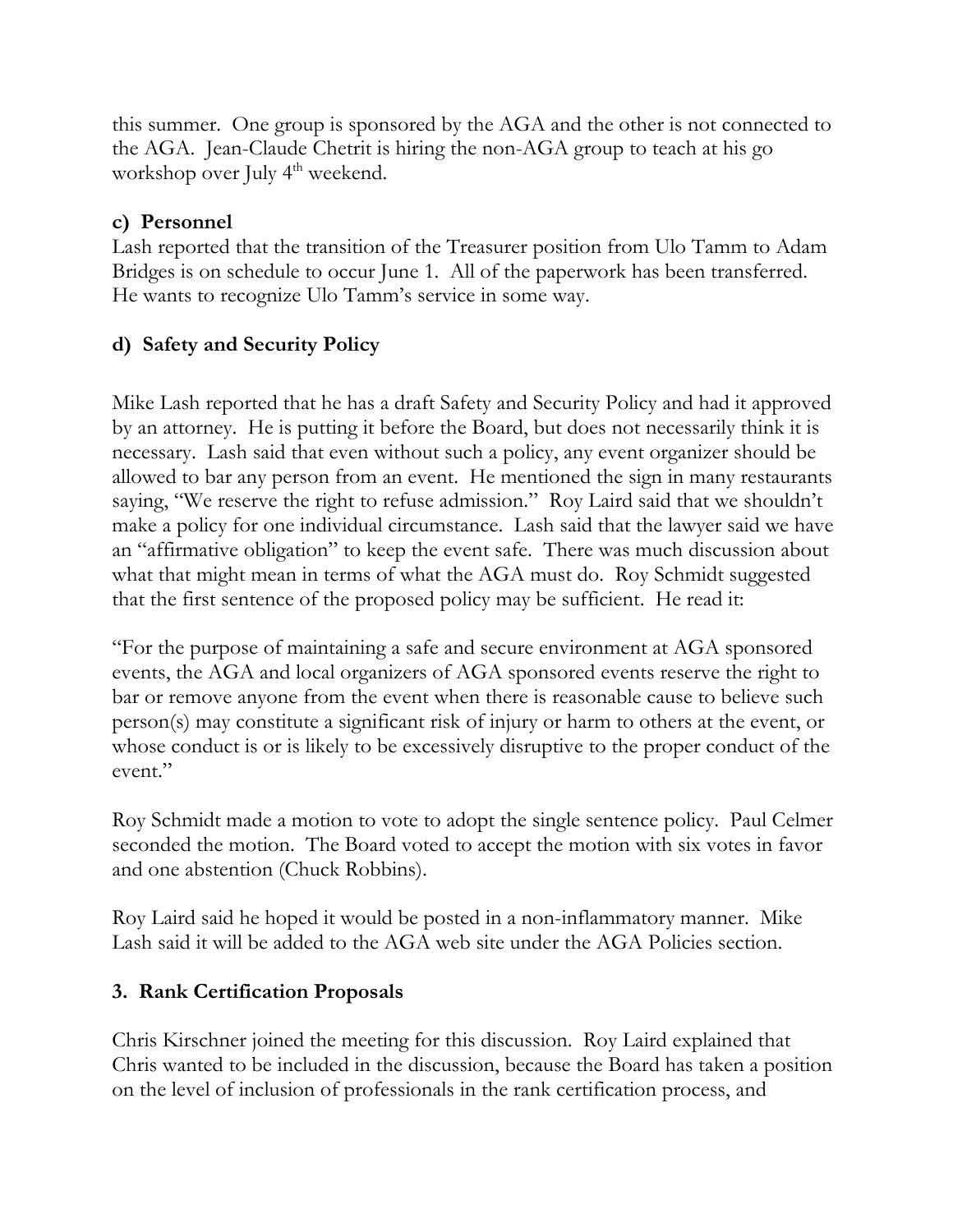Kirschner wants to report on the discussion and views of the rank certification committee that may affect the Board's position.

Kirschner said there was a "disconnect" with the position of the Board and the Committee. The Committee had actively discussed all of the issues, and had created a compromise proposal to find a middle ground where the professional involvement would be limited to those who wanted a frame-ready certificate. From the beginning, the idea was to have the certification be merit-based. Roy Laird asked how involving a professional would keep it from being "merit-based". Kirschner said that involving payment has nothing to do with merit. It was discussed that Shodan and up might require a fee or that e-mail certificates would be free. Bob Barber asked if the purpose of certification was ever to raises money for the AGA. Chris Kirschner said the committee debated that issue and decided the certification should be priced at cost with a moderate positive cash flow and only making a larger profit if a fancier plaque was desired. The committee clearly recommended the low-cost merit only certificate. They don't mind having a professional involved if the person wants extra value, but the committee doesn't want it to be required for the merit-based rank certificate. Bob Barber mentioned that Chuck Robbins has been talking to the pros lately and said that they are very interested in finding ways to make money in the U.S. This is something that could help the PAGA (Professional AGA). Kirschner said the compromise proposal allows for having a higher quality certificate (suitable for framing) at a higher price if the member wants a professional's signature. Paul Celmer asked what would happen under the plan requiring a professional endorsement if the AGA rating said a person was of a particular rank and the professional said that the player wasn't so strong. Chris Kirschner replied that the certificate would be denied under the plan that has been proposed by the Board. There was more discussion about whether to have a two-tier system with or without professional endorsement, or to have the endorsement required, because a rank is not a requirement but rather a luxury. Roy Laird asked if the Board thought they should close discussion until later, have more discussion, or have a vote.

Willard Haynes made a motion to table the discussion. Paul Celmer seconded the motion. All voted in favor of closing discussion for now.

#### **4. New Business**

None

#### **5. Schedule next monthly Meeting and Adjournment**